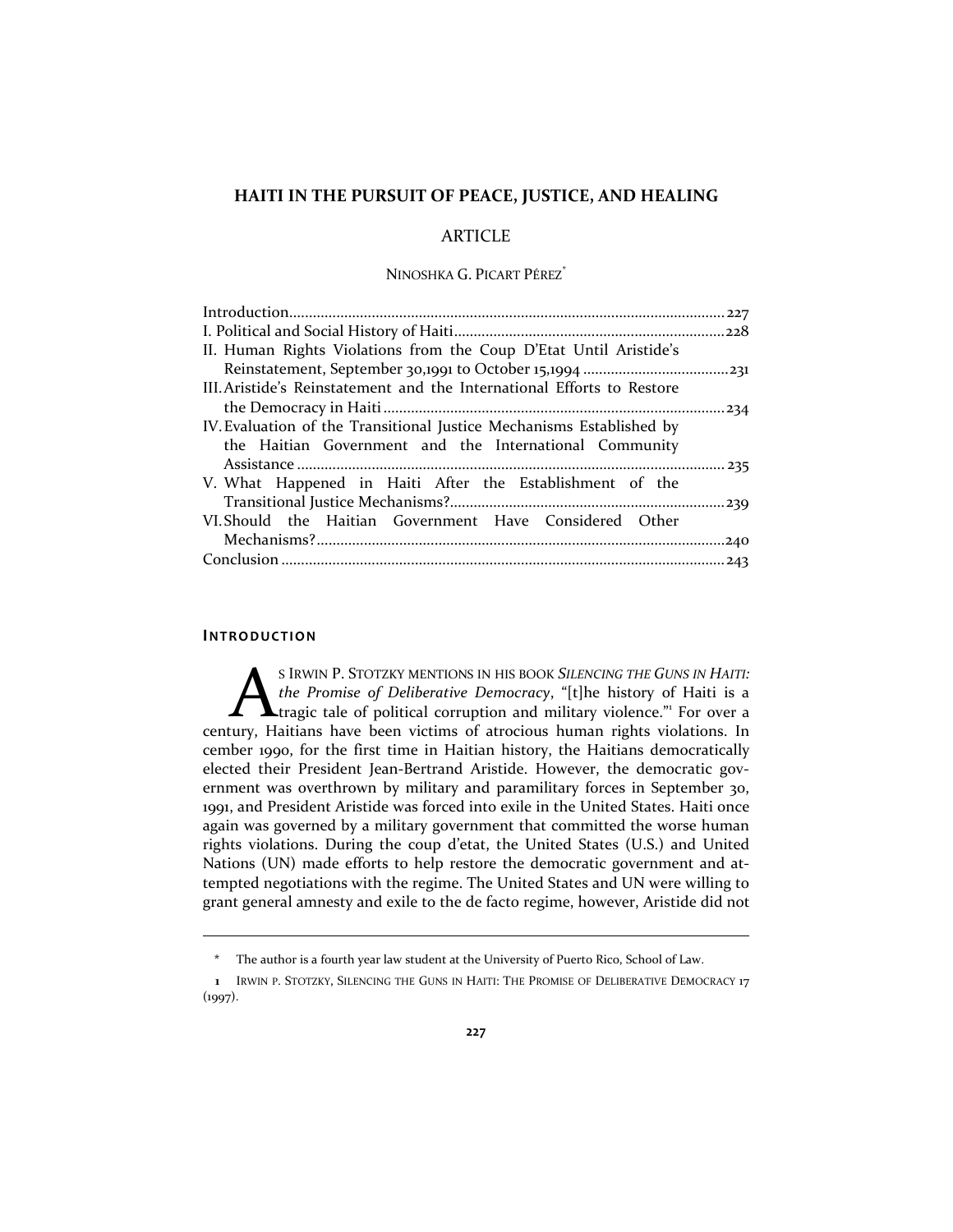wanted to grant general amnesty to the military leadership that deposed him. Nevertheless, aiming to return and reinstate a civil and democratic government, he finally bowed to U.S. and UN pressures and granted amnesty. After granting amnesty, the U.S. troops and the UN peacekeeping force began to disarm the Haitian military and paramilitary. In December 1994, however, after over a century of impunity, Aristide's government (together with international aids) announced the formation of the National Commission for Truth and Justice. By late 1996, the Haitian court began prosecuting various military and paramilitary leaders and members accused of human rights violations. While the democratically elected Haitian Presidents demonstrated a commitment to end impunity, human rights organizations and activists point out that the Haitian Government and the international community failed to provided justice and truth to the victims, and therefore, impunity remained the rule of law in Haiti.

In this article, I will examine whether the transitional justice mechanisms established in Haiti were effective for the victims of human rights violations and the political stability of the country. I will argue that although Presidents Aristide and René Préval tried to end the culture of impunity by enforcing the rule of law establishing socio-economic and reparations programs, and restructuring the government, military, and police departments, these attempts were futile. The transitional justice mechanisms put into practice failed in the long-run because Haiti's judicial, social, and economic problems were so severe that greater and effective international support, together with a better understanding of transitional justice mechanisms, and tailored socio-economic and reparations programs, were necessary.

My discussion will begin with a short background and analysis of the political and social history of Haiti. Subsequently, I will evaluate the numerous human rights violations that took place during the coup d'etat and military dictatorship from September 1991 to October 1994. I will then explain Aristide's reinstatement and the international efforts to restore the Democracy in Haiti. Furthermore, I will evaluate the transitional justice mechanisms established by the Haitian Government and the international community assistance. I will explain as well what happened in Haiti after the establishment of the transitional justice mechanisms. Finally, I will judge if the Haitian government and international community should consider other transitional justice mechanisms.

### **I. POLITICAL AND SOCIAL HISTORY OF HAITI**

In the Americas, the French colonists imported more African slaves than any other colony.<sup>2</sup> The western colonies' abuse of African slaves was epitomized in the Haitian experience. Therefore, Haitians slaves tired of maltreatments went on to rebel in 1791 and won their independence in 1804. After 1804 the Haitian elite tried to recreate the same inhuman plantation economy that the colonists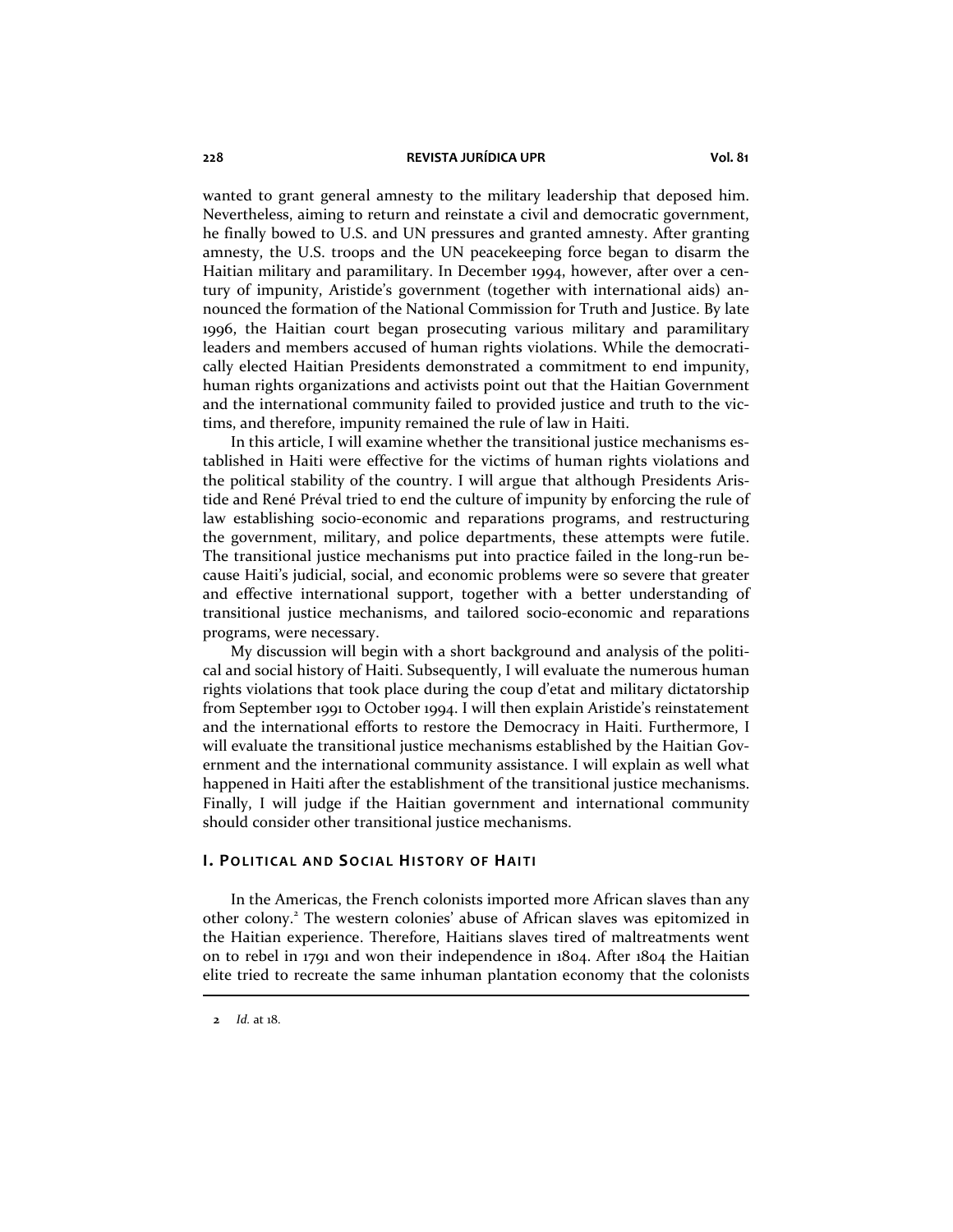established through slavery, but former slaves refused to work under these conditions, and settled as small peasants.<sup>3</sup> Through the use of farm machinery, the elites stole the rural peasants' labor opportunities and prospered by living off the peasants' labor by collecting taxes,<sup>4</sup> becoming traders, politicians, and technocrats.<sup>5</sup> Instead of trying to build a country that provided opportunities for a better life for their compatriots, the elites focused on controlling the economic, political, and social spheres of Haitian society to get richer at expense of the former Haitian slaves.<sup>6</sup> These actions cast Haitians into extreme poverty, destroyed social society, and contributed to the political instability of Haiti.7 The Haitian elite, also lifted barriers between themselves and common folk by instituting French as Haiti's official language when approximately 90 percent of Haitians exclusively talked, and continue talking, Haitian Creole. As the educational and juridical systems were in French, the majority of the Haitian population could not participate in most state institutions.<sup>8</sup>

During the United States occupation of Haiti from 1915-1934, the problems worsened. Civil society became weaker and the state solidified its authority by centralizing political power in Port-au-Prince and modernizing the rural police.<sup>9</sup> Also, during the United States occupation a new Haitian army was created. This force, which both Aristide and Préval will try to disarm, eventually became the bastion for supporters of coup d'etats and military regimes.<sup>10</sup> After the United States occupation, the new Haitian army overthrew several Haitian Presidents until they placed one of their own, President Paul Magloire from 1950 until 1956, and by this time "the army had become the power behind the throne, the determining factor of Haitian politics."<sup>11</sup>

The Duvaliér dictatorships lasted from 1957 until 1986, when Jean-Claude Duvaliér (Baby Doc) went into exile in France. Throughout their dictatorships, human rights violations provoked an immense Diaspora to France, the United States, Dominican Republic, and Canada, among other countries.12 These despots engaged in harsh repression of any political opposition, limited freedom of

- **7** *Id.* at 20.
- **8** *Id*. at 21.
- **9** *Id*. at 24.
- **10** *Id.*
- **11** *Id.* at 24-25.

**<sup>3</sup>** *Id*.

**<sup>4</sup>** According to Irwin P. Stotzky in his book SILENCING THE GUNS IN HAITI, "[t]axes collected by the import-export bourgeoisie at the urban markets and customhouses -paid by the peasants- provided almost the entire source of government revenue." *Id*.

**<sup>5</sup>** *Id*.

**<sup>6</sup>** *Id*. at 19-20.

**<sup>12</sup>** *See* HUMAN RIGHTS WATCH/AMERICAS, HAITI THIRST FOR JUSTICE: A DECADE OF IMPUNITY IN HAITI, REPORT 7 (1996).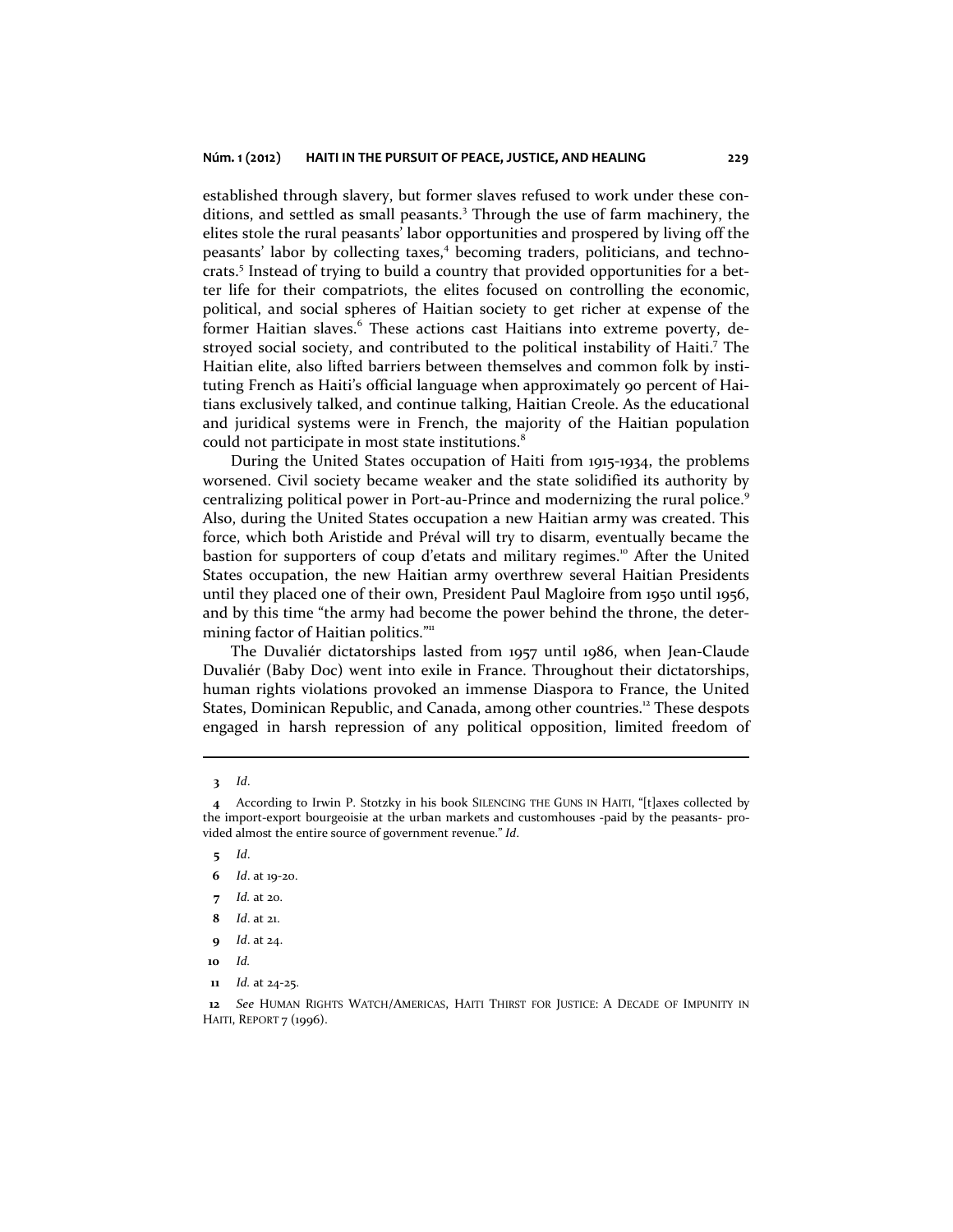speech, trade unions, and the press through multiple military and paramilitary institutions. The police became part of the military and François Duvaliér (Papa Doc) created the paramilitary Volunteers for National Security the so-called *Tontons Macoutes*13 which implemented political terror by murdering, torturing, raping, and arbitrarily detaining political opponents. The Duvaliér dictatorships were also soaked with corruption and political control over the judiciary and used correctional institutions to enhance the government's repression. The judiciary system and the Department of Correction collaborated with the dictatorship by means of torture, murder, and extortion. The members of the judiciary and police departments did not investigate human rights violations, and some threatened to assassinate and torture people that complained, since some of the perpetrators were police department officers or judiciary employees.

Despite the crimes against humanity committed and the economic and political corruption of the Duvaliérs, the Duvaliér family was flown by the United States in a military plane to be sent into exile in France in 1986.<sup>14</sup> Baby Doc left a Haiti bowing to violence and corruption. His policies also produced an enormous income gap between the social and economical elite and the majority of the Haitian population.<sup>15</sup>

Throughout the Duvaliérs' dictatorship the international community, particularly the United States, knew about ongoing human rights violations in Haiti, but refrained from stopping them. After Baby Doc's exile, Haiti inherited political instability and various political regimes. These de facto governments continued to commit human rights violations and corruption. As a result, impunity continued to rule in Haiti.

In December 1990, for the first time in Haitian history, the Haitians democratically elected their President, Jean-Bertrand Aristide. The Organization of the American States (OAS) and the United Nations (UN) provided observers and security during the elections. In their judgment, the elections were successful, and voters had not been intimidated. Aristide's government tried to improve the rule of law in Haiti, announced the creation of a human rights commission, which would investigate past human rights violations, closed a known torture center, arrested a number of criminal suspects involved in human rights violations, and dissolved rural military chiefdoms.<sup>16</sup> Nevertheless, these reforms did not last, since President Aristide was overthrown by military and paramilitary forces in September 30, 1991.

**<sup>13</sup>** The *Tonton Macoutes* were a paramilitary group that supported the Duvaliérs' dictatorship, and, therefore, assisted Duvaliérs' regime by assassinating, torturing, raping, and disappearing Duvaliérs' political opponents.

**<sup>14</sup>** *See* HUMAN RIGHTS WATCH/AMERICAS, *supra* note 12, at 8.

**<sup>15</sup>** STOTZKY, s*upra* note 1, at 26.

**<sup>16</sup>** *Id*. at 28.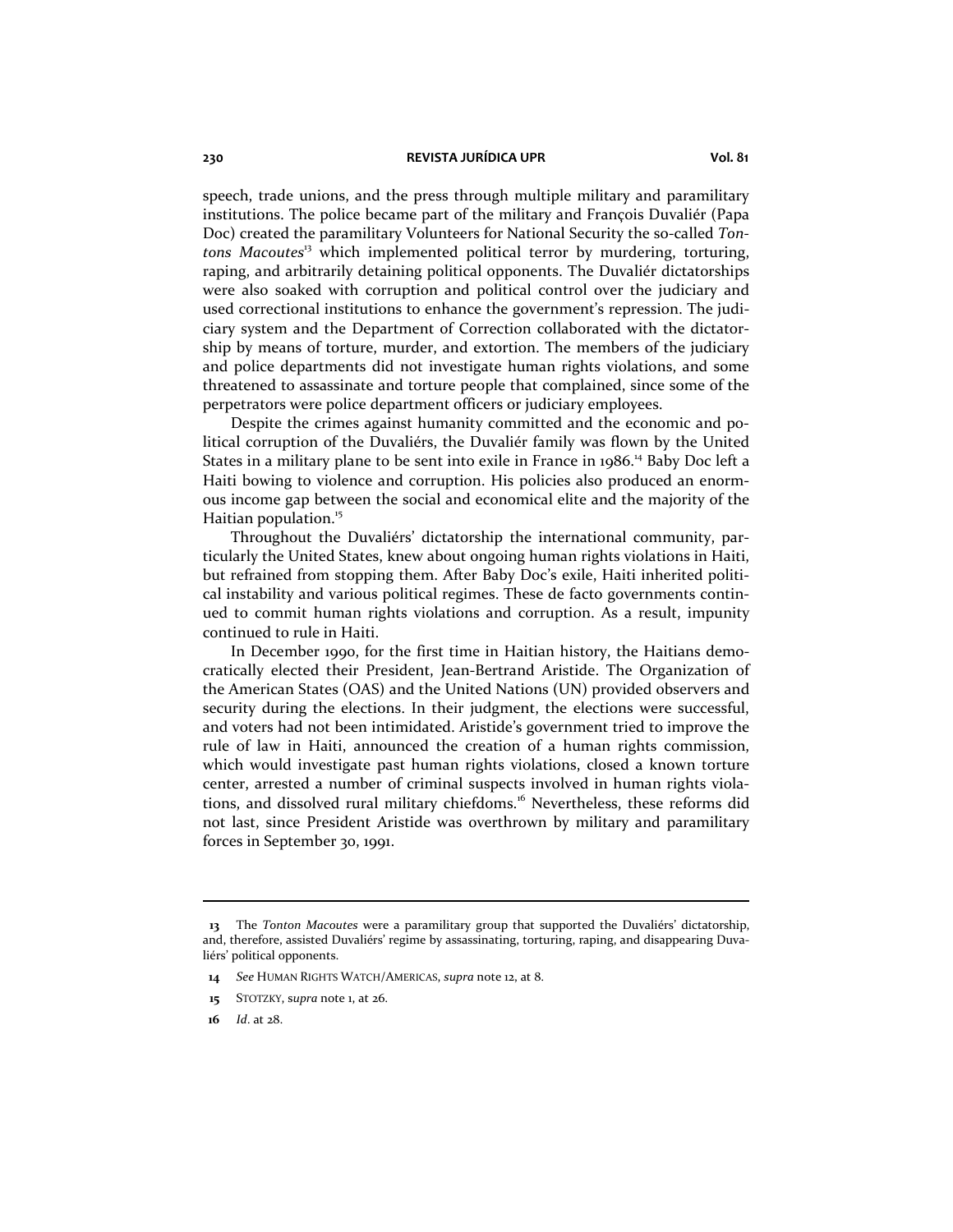# **II. HUMAN RIGHTS VIOLATIONS FROM THE COUP D'ETAT UNTIL ARISTIDE'S REINSTATEMENT, SEPTEMBER 30,1991 TO OCTOBER 15,1994**

Throughout the de facto regime there were severe human rights violations that breached the Haitian Constitution of 1987 and human rights treaties ratified by Haiti. These crimes were against President Aristide's supporters and their families as well as to any person or group that were against the regime. The coup d'etat was lead by Gen. Raoul Cedras, Lt. Col. Michel François, and Gen. Philippe Biamby. The Haitian military and allied paramilitary groups established political terror and, as before, the judicial system contributed by allowing arbitrary detentions and extortions, making impunity the rule of law. The military was lead by section chiefs,<sup>17</sup> and assisted by the so-called *attachés*,<sup>18</sup> the Haitian police, and the paramilitary organization known as FRAPH,<sup>19</sup> "an acronym that played on the French verb *frapper*, to hit."<sup>20</sup> Thousands of Haitians suffered murder, rape, arbitrary detention, extortion, torture, and disappearance because of their political beliefs. This, in turn, provoked an immense Diaspora.

The military eliminated opponents of the regime, appropriated their land and harvest without due process, and plundered and burned their homes. Thousands of people hid from public life and constantly moved from place to place to escape from the regime of terror in what was the *marronage*.<sup>21</sup> Marronage forced Haitians to abandon their homes, families, and jobs. Children had to leave school to escape with their parents or became orphans and risked being raped. Among the people who suffered *marronage* were politicians, human rights advocates, religious groups, trade unions, journalists, and supporters of President Aristide.

The Haitian military and paramilitary raped women and girls who were members, activists or family of their political opponents as a method of repression. They raped and sometimes assassinated them in front of their families. The

**<sup>17</sup>** The section chiefs were rural military sheriffs that reported themselves to the local sub-district commanders. Most of these section chiefs were formers chiefs of *Tontons Macoutes* that were removed from the military during President Aristide's government.

**<sup>18</sup>** According to *Human Rights Watch/Americas, Haiti Thirst for Justice*, *attachés* were armed "civilians used by the military to intimidate and extort." HUMAN RIGHTS WATCH/AMERICAS, *supra* note 12, at 14.

**<sup>19</sup>** The FRAPH is *Front pour l'Avancement et le Progrès Haitien*, which in English means Front for the Advancement and Progress of Haiti. The FRAPH was a paramilitary group armed by the Haitian military to establish terror against Aristide's followers.

**<sup>20</sup>** HUMAN RIGHT WATCH/AMERICAS, *supra* note 12, at 14.

**<sup>21</sup>** *See* INTER-AM. C.H.R., INFORME SOBRE LA SITUACIÓN DE LOS DERECHOS HUMANOS EN HAITÍ 37 (OEA rev. vol. 1995).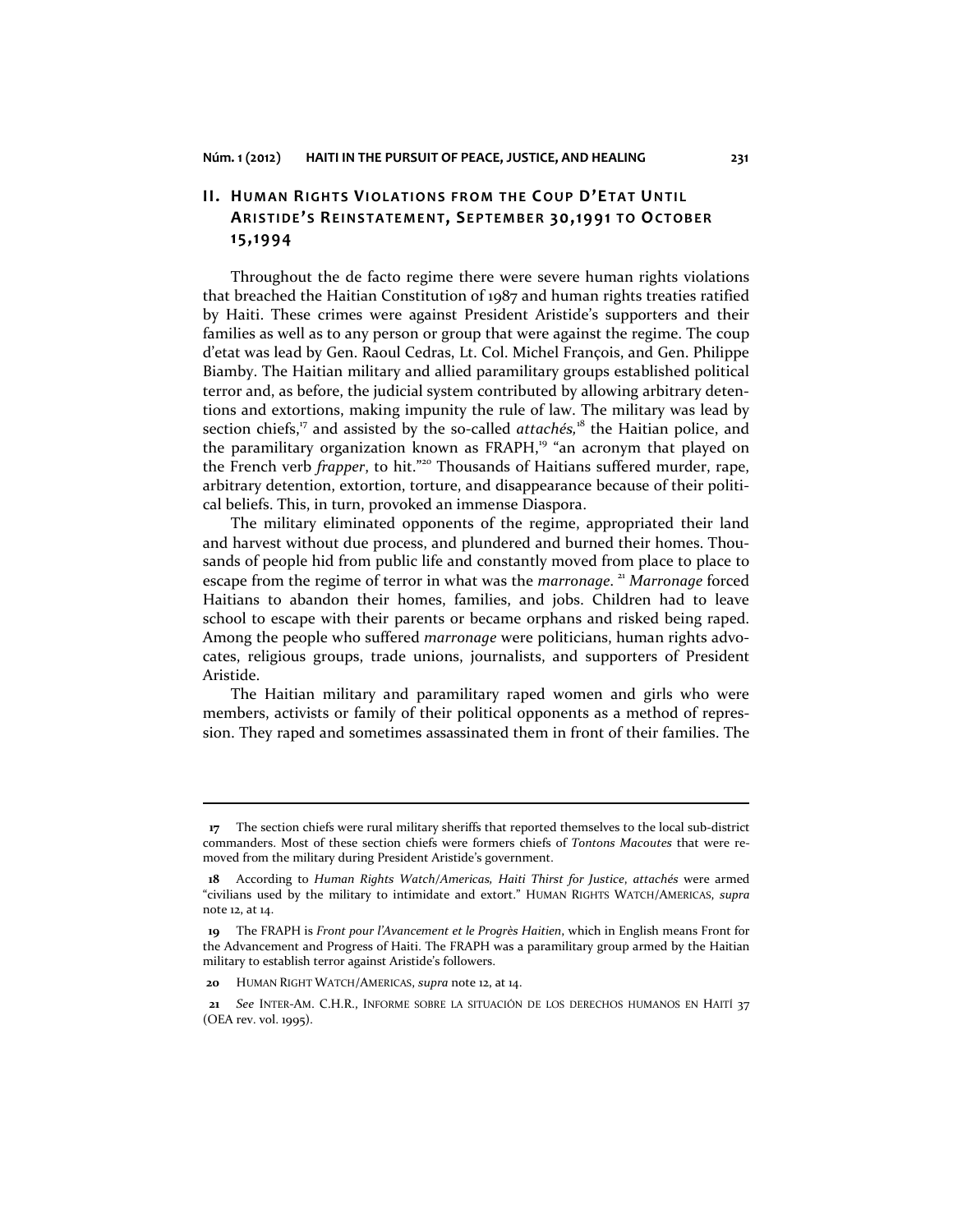international community considers rape a type of torture, and, therefore, a severe human rights violation.<sup>22</sup>

Furthermore, the de facto regime violated the right to life by executing all their political opponents, and the judiciary did not prosecute any of these murders. Haitians lived frightened because the military and paramilitary also kidnapped their "enemies", and, most of the time, asked for ransoms, tortured or assassinated them.<sup>23</sup> The de facto government was responsible for the Raboteau Massacre,<sup>24</sup> in which the military and paramilitary plundered the neighborhood, beat its residents, and assassinated all the people that tried to escape the terror. Freedom of speech, press, and association were denied. The regime of terror censured the media and assassinated several journalists causing most of them to flee the country.<sup>25</sup>

The repression provoked thousands of Haitians to flee their country by boat to the Bahamas, Cuba, Jamaica, United States, Trinidad and Tobago, Venezuela, Belize, and Honduras, and by land to Dominican Republic.<sup>26</sup> A large number of Haitians died in the high seas, others were intercepted by the U.S. Coast Guard, which returned the majority of them to Haiti, some were granted asylum, and others arrived and remained illegally. Most nearby countries did not grant Haitians political asylum, but some, for example the United States, built refugee camps.<sup>27</sup> These camps did not have the infrastructure or the proper living conditions for all the people. Therefore, these camps infringed human rights, and the international community failed to counter it.<sup>28</sup>

The Haitian Constitution of 1987 provides for the rights of freedom of expression,<sup>29</sup> right to life,<sup>30</sup> right of individual liberty,<sup>31</sup> freedom of conscience,<sup>32</sup> freedom of assembly and association, $33$  right to an education, $34$  freedom to

- **26** *See id*. at 69.
- **27** *See* HUMAN RIGHTS WATCH/AMERICAS, *supra* note 12, at 14-15.
- **28** *See* INTER-AM. C.H.R., *supra* note 21, at 69-77.
- **29** *See id.* art. 28.
- **30** *See id.* art. 19.
- **31** *See id.* art. 24.
- **32** *See id.* art. 30.
- **33** *See id.* art. 31.
- **34** *See id.* art, 32.

**<sup>22</sup>** *See id*. at 43-46.

**<sup>23</sup>** *See id*. at 52- 53.

**<sup>24</sup>** Raboteau was a poor neighborhood in the northeast coast of Haiti. Most Raboteau residents were Arisitide's supporters. The harsh political repression caused that some Raboteau residents slept near their boats so they can escape from the constant assaults. *See id*. at 52.

**<sup>25</sup>** *See id*. at 62-63.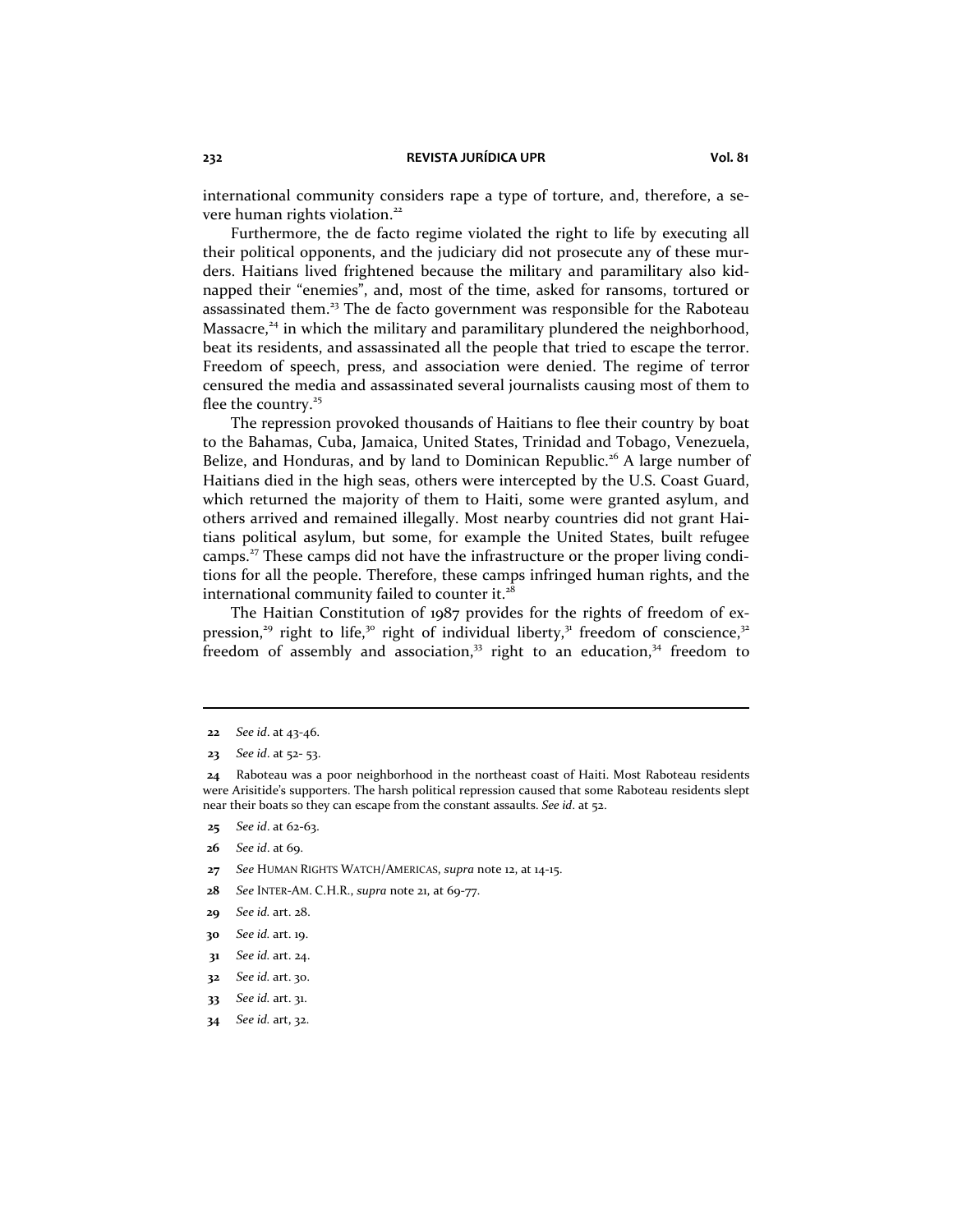work,<sup>35</sup> property rights,<sup>36</sup> right to access to the courts,<sup>37</sup> right to be free of search and seizures without due process, $3^8$  and the State has the duty to protect family and children.<sup>39</sup> All these rights were violated by the de facto regime.

On the other hand, according to the article 276-2 of the Haitian Constitution of 1987 "[o]nce international treaties or agreements are approved and ratified in the manner stipulated by the Constitution, they become part of the legislation of the country and abrogate any laws in conflict with them."40 Haiti ratified the International Covenant on Civil and Political Rights and the American Convention on Human Rights. By virtue of articles 276-2, these treaties constitute part of the Haitian legislation and should be respected. Nevertheless, the regime violated the international human rights to be free from discrimination due to political beliefs,<sup>41</sup> to be subject to humane treatment,<sup>42</sup> to have personal liberty,<sup>43</sup> life,<sup>44</sup> fair trail,<sup>45</sup> privacy,<sup>46</sup> freedom of conscience and religion,<sup>47</sup> freedom of thought and expression,<sup>48</sup> assembly,<sup>49</sup> freedom of association,<sup>50</sup> rights of children, $51$  property, $52$  freedom of movement, $53$  equal protection, $54$  and judiciary protection.<sup>55</sup>

- **35** *See* 1987 CONSTITUTION OT THE REPUBLIC OF HAITI art. 35.
- **36** *See id.* art. 36.

- **37** *See id.* art. 42.
- **38** *See id.* art. 43.
- **39** *See id.* art. 259-262.
- **40** *Id.* art. 276, §2.

**41** *See* United Nations, International Covenant on Civil and Political Rights art. 2, Dec. 16,1966, 999 U.N.T.S. 171 [hereinafter ICCPR]; *see also* Organization of American States, American Convention on Human Rights art. 1, Nov. 22, 1969, O.A.S.T.S. No. 36,1144 U.N.T.S. 123 [hereinafter ACHR].

- **42** *See* ICCPR art.7; *see also* ACHR art.5. .
- **43** *See* ICCPR art. 9; *see also* ACHR art. 7.
- **44** *See* ICCPR art.6; *see also* ACHR art.4.
- **45** *See* ICCPR art.9, 14; *see also* ACHR art.8.
- **46** *See* ICCPR art.17; *see also* ACHR art.11.
- **47** *See* ICCPR art.18; *see also* ACHR art.12.
- **48** *See* ICCPR art.18-19; *see also* ACHR art.13.
- **49** *See* ICCPR art.21; *see also* ACHR art.15.
- **50** *See* ICCPR art.22; *see also* ACHR art.16.
- **51** *See* ICCPR art.24; *see also* ACHR art.19.
- **52** *See* ACHR art.21.
- **53** *See* ICCPR art.12; *see also* ACHR art.22.
- **54** *See* ICCPR art.26; *see also* ACHR art.24.
- **55** *See* ICCPR art.14; *see also* ACHR art.25.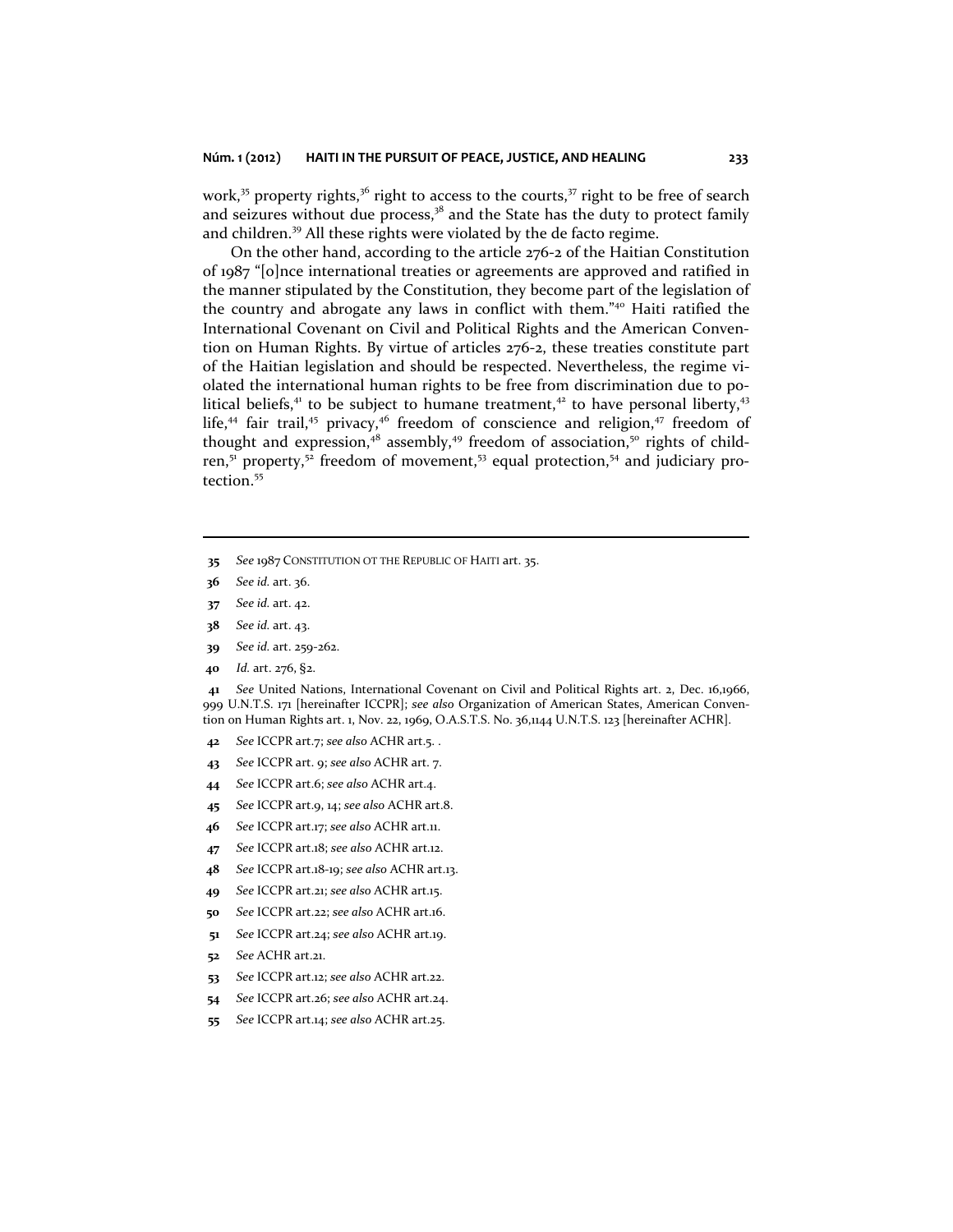These Haitian atrocities also constituted crimes against humanity under customary international law.<sup>56</sup> Although some of the human rights violations in Haiti were considered torture, especially rape, Haiti is not a party of the Torture Convention nor is it a party of the Inter-American Convention to Prevent and Punish Torture.

## **III. ARISTIDE'S REINSTATEMENT AND THE INTERNATIONAL EFFORTS TO RESTORE THE DEMOCRACY IN HAITI**

After President Aristide was forced into exile in the United States, the UN as well as the U.S. government made efforts to help restore the democratic government. The international community's attempted negotiations with the regime failed. In response, the members of the OAS responded by freezing Haiti's foreign assets and imposing a trade embargo. Immediately afterwards, the Haitian military regime opened to negotiations, which lasted almost three years. Among the most important compromises achieved were the Governor Island Agreement and the Carter Negotiations.

During the Governor Island Agreement, President Aristide was pressured by the United States and the UN to accept the general amnesty requested by the Haitian coup government. President Aristide was willing to give de facto Haitian regime amnesty for political crimes, but refused to extend amnesty to human rights violations under the Haitian Constitution.<sup>57</sup> Nevertheless, United States and UN negotiators believed that full amnesty to the coup leaders was necessary to reinstate Aristide's government. Against his will, finally Aristide gave way to full amnesty, which gave coup leaders the opportunity to retire from their jobs and exile. The Governor Island Agreement also permitted that other coup participants remain in the military, posted outside Haiti. Finally, the international community would create an international aid program for Haiti that would be instituted over five years, and provide international cooperation in matters of financial, security, governmental administrative, and judicial reform.<sup>58</sup> Although

 **<sup>56</sup>** According to the jurisprudence of the Nuremberg Tribunal and codified in the Statutes of the International Criminal Tribunal for the Former Yugoslavia, the International Criminal Tribunal for Rwanda, the Special Court for Sierra Leone, and the Rome Statute for the International Criminal Court, crimes against humanity are defined as:

<sup>[</sup>A]ny of the following acts when committed as part of a widespread or systematic attack against any civilian population, with knowledge of the attack: (a) Murder  $\dots$  (g) Rape  $\dots$ (h) Persecutions against any identifiable group or collectivity on political . . . grounds that are universally recognized as impermissible under international law . . . ."

Michael P. Scharf, *From the eXile Files: An Essay on Trading Justice for Peace,* 63 WASH & LEE L. REV. 339, 359 (2006).

**<sup>57</sup>** Article 147 of the Haitian Constitution of 1987 allows only political amnesty. Nevertheless, if the Haitian Parliament defines human rights violations as political violations, there can be a general amnesty.

**<sup>58</sup>** STOTZKY, *supra* note 1, at 33.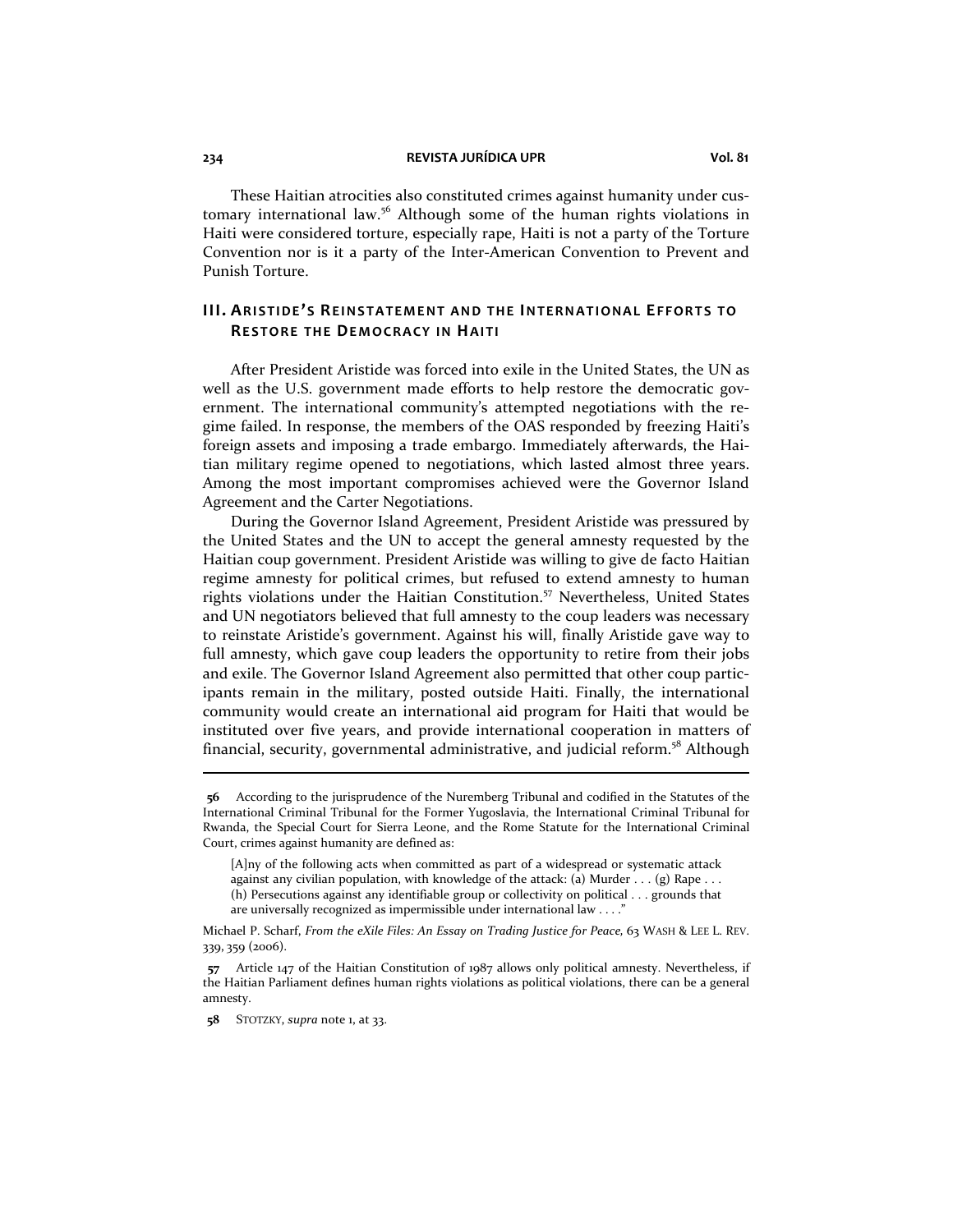Aristide, the Haitian Parliament, and the international community took the first step and followed the agreement, the de facto regime severely breached the Governor Island Agreement, which is now recognized generally as having failed its objectives.

Following these events, the UN imposed a new embargo on oil and arms shipments. The allied warships encircled Haiti and the U.S. government froze all U.S. assets owned by Haitians residing in their homeland.<sup>59</sup> These sanctions did not affect the regime, however, as they had an "almost free flow of contraband goods, especially gasoline, across the Dominican Republic border."<sup>60</sup> The international community continued trying to negotiate with the military government, but they refused and therefore the UN approved a total ban on commercial flights to and from Haiti. The UN also approved a military invasion, if the sanctions failed to remove the de facto regime. Before invading Haiti, President Clinton asked former President Jimmy Carter, Senator Sam Nunn, and General Colin Powell to negotiate a peaceful departure with the regime. The Carter Agreement was a success. On September 18, 1994 the de facto regime and the international community agreed that the U.S. forces would enter Haiti and the Haitian military and police would cooperate. The High Ranking military officers would retire upon ratification of general amnesty by the Haitian parliament; nevertheless, the parliament did not approved general amnesty, but political amnesty. The Carter Agreement stopped international sanctions against Haiti, and, finally, restored President Aristide's government on October 15, 1994.<sup>61</sup> The General Cédras, General Philippe Biamby, and Port-au-Prince Police Chief Colonel Michel François retired and departed with U.S. troops into exile in Panama. Although these leaders committed several national and international human rights violations, they were not prosecuted.

# **IV. EVALUATION OF THE TRANSITIONAL JUSTICE MECHANISMS ESTABLISHED BY THE HAITIAN GOVERNMENT AND THE INTERNATIONAL COMMUNITY ASSISTANCE**

During President Aristide's reinstatement speech, he expressed that his goal was to create a "peaceful democratic society through what he called the 'twin themes' of reconciliation and justice."<sup>62</sup> President Aristide worked to improve the country's infrastructure, fix a dysfunctional justice system, and assist the country's severely poor, abused and neglected citizens.<sup>63</sup> In the beginning of the reinstatement of democracy and administration of the transitional justice mechan-

 $\overline{a}$ 

- **61** *See id*. at 39-41.
- **62** *Id*. at 42.
- **63** *See id*. at 42.

**<sup>59</sup>** *Id*. at 33-34.

**<sup>60</sup>** *Id*. at 35.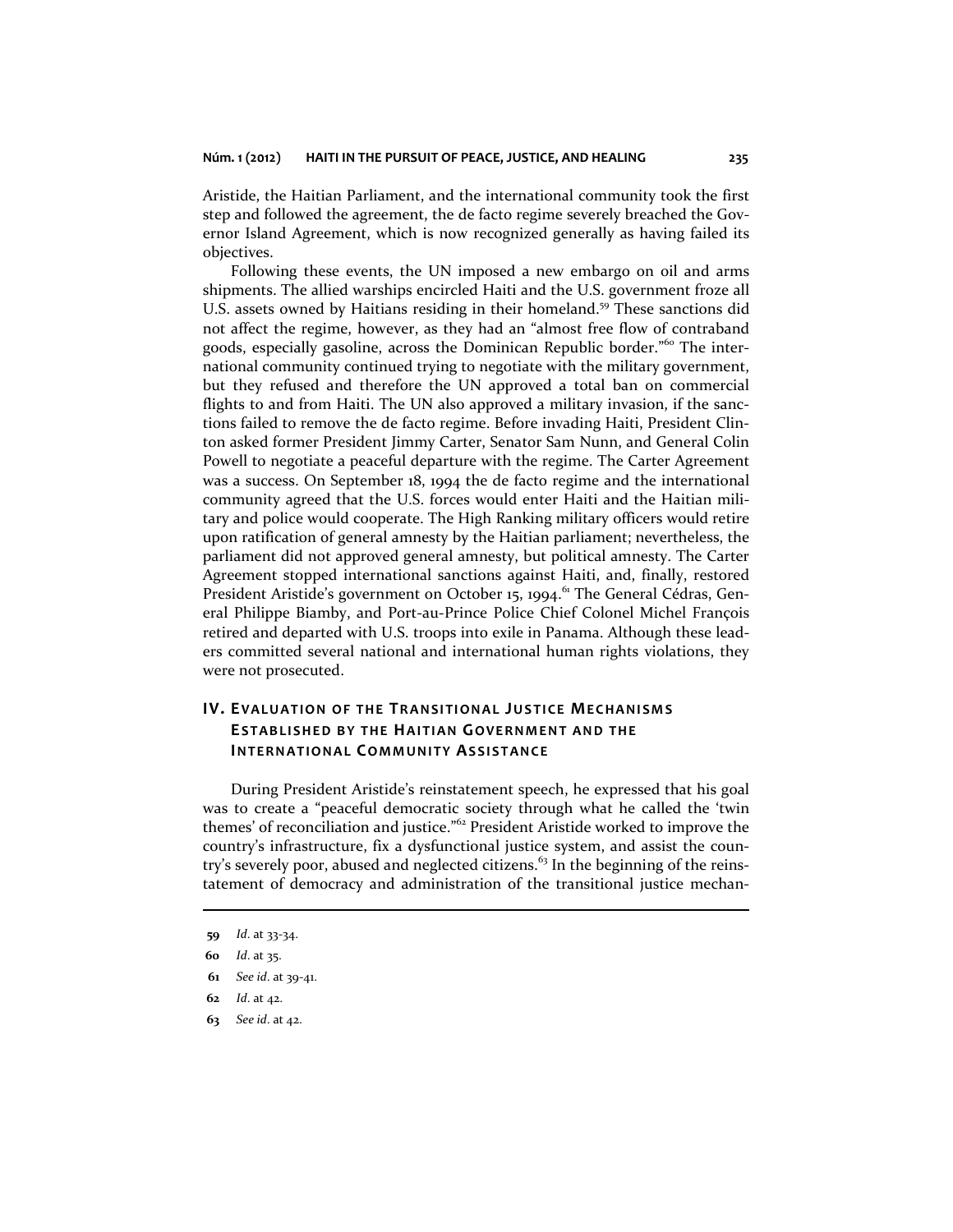isms "[t]here were clear signs that Haiti's infrastructure was beginning to improve, and Haitian civilians, of course, began to enjoy exponentially greater social and economic freedoms than they had under the de facto government."<sup>64</sup> Nevertheless, Haiti's judicial, social, and economic problems were so severe, that greater international support, together with a better understanding of transitional justice mechanisms, and a tailored socio-economic program, was necessary for a long-run success.

The first transitional justice mechanism established in Haiti was, as I mentioned before, political amnesty and exile for the military leaders of the regime. This transitional justice option was, in a way, successful, since it gave peace to the country without bloodshed, however it prolonged the Haitian culture of impunity.

Immediately after the democratic government was reinstated, President Aristide and the little international aid established other transitional justice mechanisms and a social-economic plan, which Aristide's successor, René Préval, would also embrace.<sup>65</sup>

First, the UN peacekeeping forces, the U.S. troops, and Aristide's government disarmed the Haitian military and paramilitary, and eliminated the military. Although the military disarmament was successful, only 30% of the paramilitary was disarmed.<sup>66</sup> By the time disarmament began, paramilitary agents had already blended into the civilian population. Furthermore, the U.S. troops and UN peacekeeping forces did not fully commit to disarming the paramilitary. These former agents continued committing crimes, and were never prosecuted.<sup>67</sup> Nevertheless, although paramilitary disarmament was not a total success, Haiti's security, peace, and human rights record certainly improved in short-run.

Second, President Aristide, with U.S. help, created a professional police force under the authority of the Ministry of Justice instead of the Military Department. The U.S. troops and UN peacekeeping forces helped President Aristide to keep the peace. The Haitian government recruited and trained hundreds of police officers through Haitian and international officials. This training pursued the eradication of the customary aggressive, corrupt, and arbitrary behavior of the police. Although these efforts improved some police behavior, citizens continued suffering from police abuse and corruption.

Third, the democratic government appointed a National Commission for Truth and Justice (NCTJ). Their duty was to investigate and document the brutal human rights abuses committed during the coup, and write a public report with recommendations regarding reparations, rehabilitation of victims, and legal and

- **66** *See id*. at 44.
- **67** *Id.*

**<sup>64</sup>** *Id*. at 42.

**<sup>65</sup>** *See id*. at 106.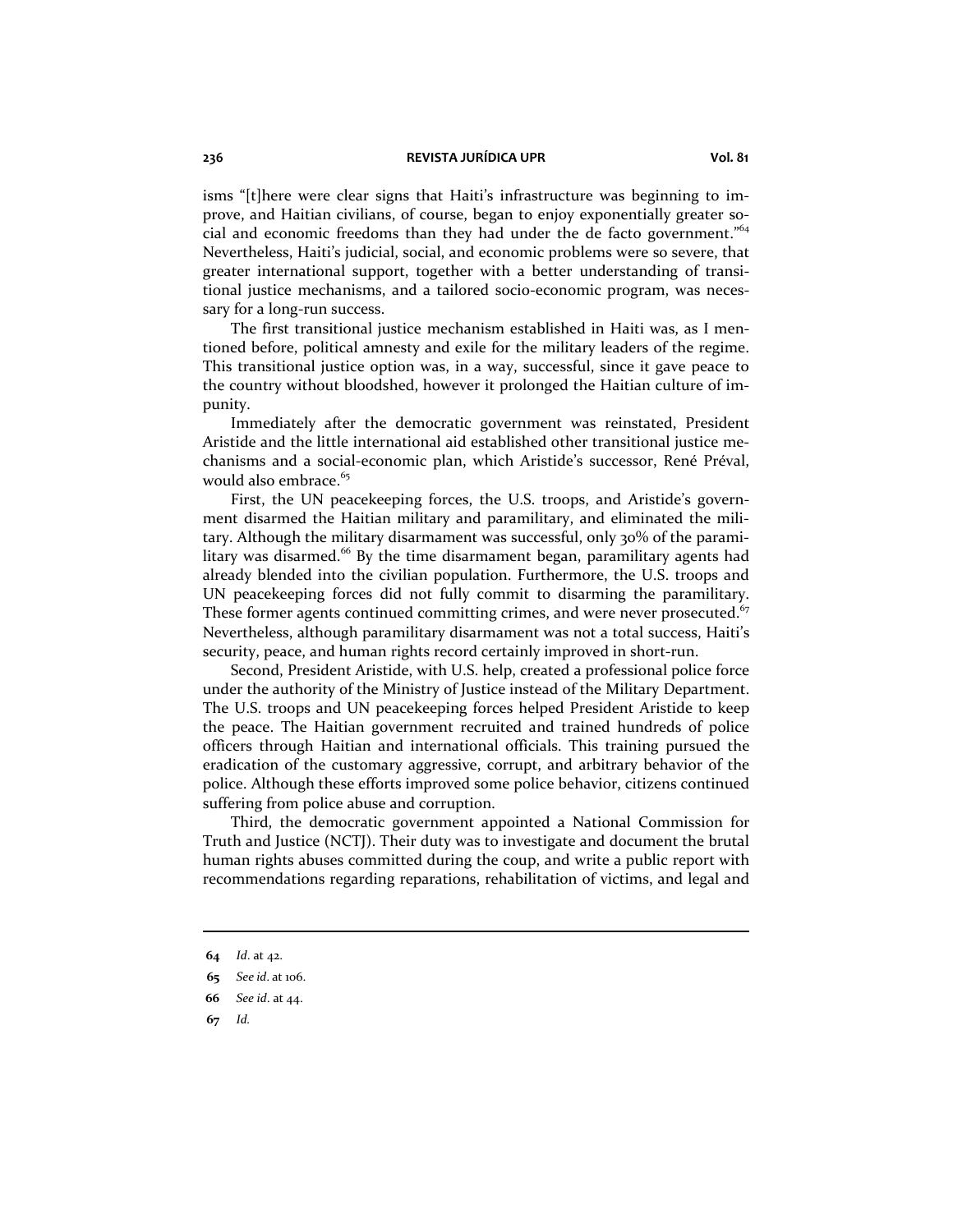administrative measures to prevent these violations.<sup>68</sup> The NCTJ had the responsibility to identify the perpetrators by name, although the commission's mandate prohibited it to initiate prosecution. Haitian sociologist Françoise Boucard was the manager of NCTJ, and he named three Haitian and three international commissioners. The report was finished at the end of Aristide's Presidency, but it was a failure. The government did not have the resources to publish and print the complete report, therefore, it only published the commission's recommendations. The lack of adequate resources, little international support, and shortage of staff and materials further jeopardized the researchers' work. As a result, these victims received no reparations.

Fourth, the Haitian government restructured the justice system to protect fundamental rights. The U.S. Department of Justice collaborated in a program for training Haitian judges. A Special Investigation Unit (SIU) was created to investigate, together with international support, politically motivated and human rights crimes committed during and after the coup d'etat of 1991.<sup>69</sup> During the investigations of SIU, the Haitian government requested the U.S. government to return the FRAPH and Haitian military documents<sup>70</sup> and to surrender one of Haiti's most notorious human rights violators, Emmanuel Constant; $\tau$ however, the United States never returned the documents neither surrender Emmanuel Constant. Nevertheless the failure to return these materials and surrender Constant, the democratic government used the investigations of the SIU to employ the transitional justice mechanism of prosecution. Although serious difficulties pressed on, the judiciary successfully prosecuted some military leaders. For example, Gérard Gustave (a.k.a. Zimbabwe), a mid-level FRAPH official, was prosecuted for the assassination of Antoine Izméry, a prominent supporter of President Aristide.

However, the prosecution of Jean-Ronique Antoine, an army corporal, and Robert Lecorps, a civilian, for the murder of the former Minister of Justice, Guy Malary, lends another perspective. The trial breached international as well as national standards of due process and impartiality. Two of the jury members were friends of the defendants, one of the jury members was an anchorman from the de facto television news, the prosecutor was poorly prepared, and, at one point, the jury yelled at a witness accusing him of perjury. This case, in contrast

**<sup>68</sup>** *See* HUMAN RIGHTS WATCH/AMERICAS, *supra* note 12, at 18.

**<sup>69</sup>** *See id*. at 22.

**<sup>70</sup>** The FRAPH and Haitian military documents were "documents and other materials from FRAPH and Haitian military headquarters in the fall of 1994, including videotapes, photographs of 'trophy' torture victims, and membership applications for FRAPH, passports, identification cards, and business records." *Id*. at 24.

**<sup>71</sup>** Emmanuel Constant was the founder and leader of FRAPH. He has "stated repeatedly that he received payments from the CIA from 1992 until 1994 of U.S. \$500/month and that he collaborated with the Defense Intelligence Agency (DIA) during the time." *Id*. at 25.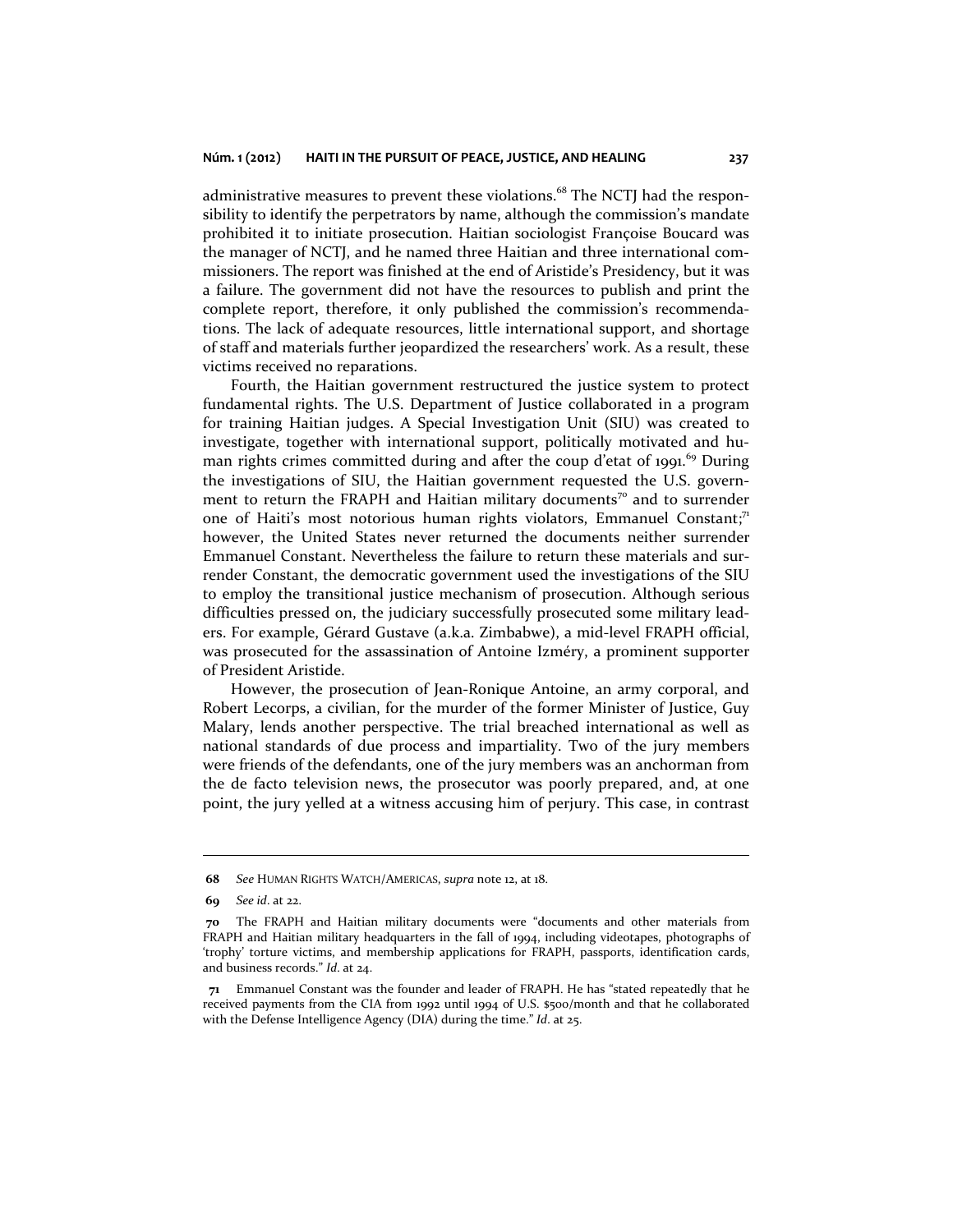with Zimbabwe, "hurt rather than helped the administration of justice in Haiti,"72 and demonstrated that Haitian democracy was not yet adequately developed. Improving the nation's judiciary was a huge challenge for Aristide, since Haiti

[N]ot only needs to develop institutions, it must also train a large number of people to run them. But what is even more ominous for the success of any possible transition to democracy in Haiti is the fact that its institutional structure . . . is less developed than that of virtually any nation that has attempted this precarious transformation.73

The judicial system in Haiti had little progress in bringing to justice those responsible for fundamental rights violations during the coup. Most of the criminal cases against the human rights violators of the 1991 coup d'etat were dismissed, did not reached a verdict, or were obstructed.74 Victims of these violations were traumatized and frustrated over this impunity; UN and the United States did nothing to prosecute symbolic cases. Most of the criminal complains and investigations that leaded to trial procedures failed to reach international standards. The judiciary was inconsistent in applying the law, lacked of competent professionals and proper resources, and other professionals were afraid to apply the law.

Fifth, the Haitian democratic governments, those of Presidents Aristide and Préval, tried to implement an economic plan in order to develop democracy and improve the nation's extreme poverty. Nevertheless, the democratic administrations failed to develop effective economic and anti-poverty programs. Because of the government's focus on the participation and interests of the elite, the country's economic crisis persisted, and the vast majority starved to death. The economic plan took little notice of the peasants, artisans, and small urban entrepreneurs.<sup>75</sup>

Finally, Aristide's government also created a social and reparations program that failed in the long-run to assist the victims with their basic needs and provide them with medical and psychological attention. Some Haitians and international human rights advocates created organizations to pursue truth and justice.<sup>76</sup> These organizations addressed medical and psychological needs, legal assistance, and created popular education programs. Nevertheless, these organizations had limited resources and left many victims helpless. A social and reparations program is extremely important, because it achieves the transitional justice objective of healing. However, "healing must take a holistic approach . . . to

**<sup>72</sup>** *See* STOTZKY, *supra* note 1, at 135.

**<sup>73</sup>** *Id*. at 81.

**<sup>74</sup>** *See* INTERNATIONAL CRISIS GROUP, CONSOLIDATING STABILITY *IN* HAITI, LATIN AMERICA/CARIBBEAN REPORT Nº21-18 at 12 (July 2007).

**<sup>75</sup>** *See* STOTZKY*, supra* note 1, at 109-113.

**<sup>76</sup>** *See* HUMAN RIGHTS WATCH/AMERICA, *supra* note 12, at 27.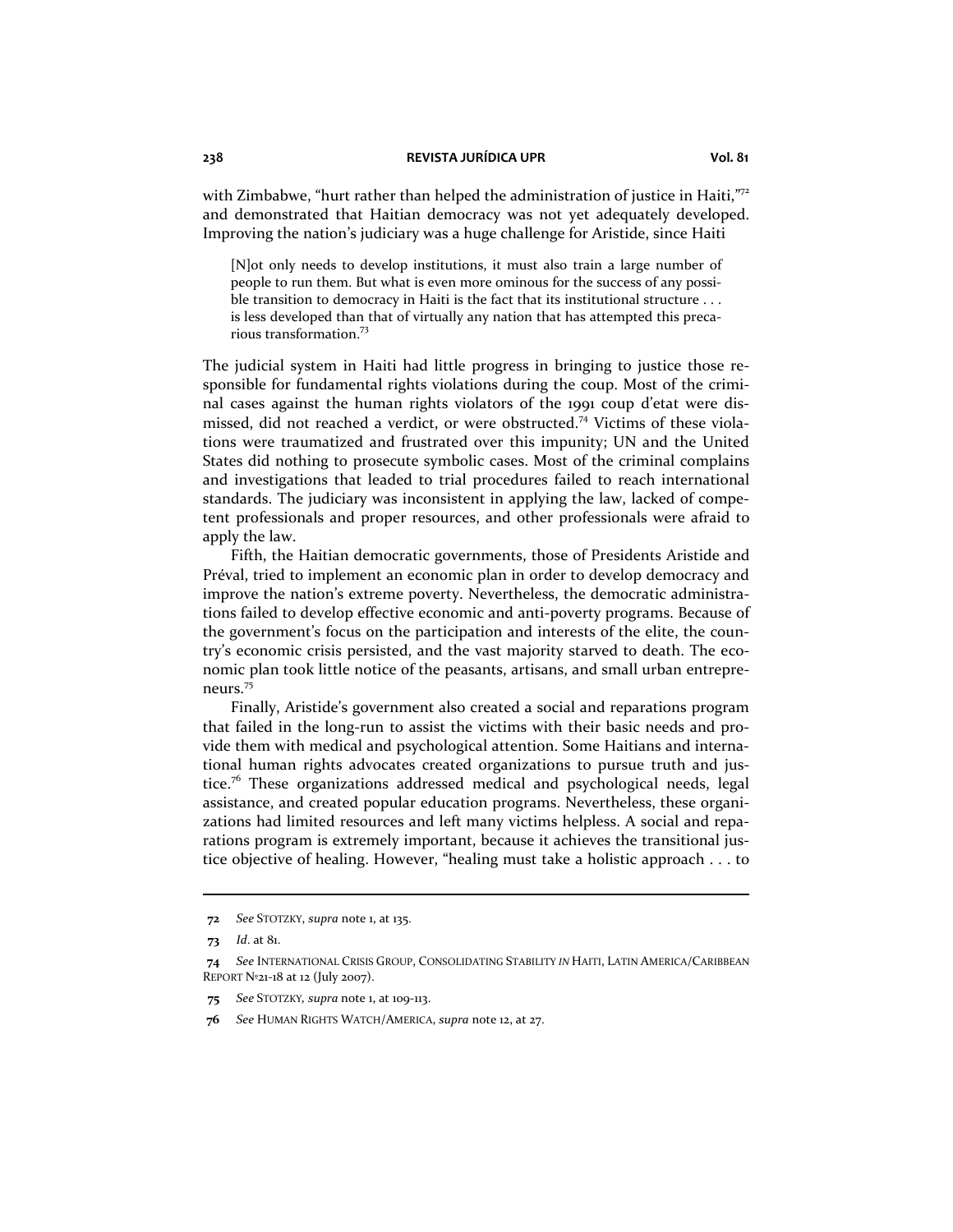rebuild the whole or complete person." $77$  Social and reparations program as well as an economic plan should help victims overcome psychological traumas as well as alleviate hunger, "not only to help individuals rebuild their lives, but also to protect entire societies from descending into further conflict. Healing therefore is integral to achieving positive peace and ultimately reconciliation."78

## **V. WHAT HAPPENED IN HAITI AFTER THE ESTABLISHMENT OF THE TRANSITIONAL JUSTICE MECHANISMS?**

Since January 1999 the Haitian parliament was not working, as a consequence, President Préval basically ruled by decree throughout 1999.79 In 1999 criminality and corruption began to increase, and the justice system remained largely dysfunctional. This time the insecurity and human rights violations in Haiti were not because of the Haitian military and paramilitary actions, but of criminal gangs and drug trafficking.<sup>80</sup> Since the 1994 economic plan failed to alleviate hunger in the vast majority of the Haitian population, many young males joined gangs to earn money. Therefore, most of the violence came from gangs whose members were trying to survive poverty. The international community, specifically European nations and the United States, suspended their assistances to Haiti after the OAS observers reported irregularities in the general elections in 2000. In 2004 President Aristide, who was reelected in 2000, went into exile. After President Aristide's exile in 2004, the UN and United States dedicated much more assistance to social, political, educational, economic, and security programs than in 1994. This time their focus was on human security instead of only state security.<sup>81</sup> Nevertheless, the improvements in the first two years of Aristide's 1994 presidency were much more noticeable than in the 2004 restoration. The United Nations Stabilization Mission in Haiti (MINUSTAH) and the Haitian National Police (HNP) were supposed to bring peace and security to Haitians, however, hunger, general insecurity, and violence intensified at the end of 2006. $82$  On the other hand, the Haitian presidency election in 2006 was successful, as the reelected President, René Préval, enjoyed national and international support. As in 1994, Haitians continued not trusting the police department, and the Haitian government and MINUSTAH have failed to disarm the 

- **79** *See* AMNESTY INTERNATIONAL USA, 2000 ANNUAL REPORT FOR HAITI 3-4 (2000).
- **80** *See* INTERNATIONAL CRISIS GROUP, *supra* note 74.

**<sup>77</sup>** Phil Clark, *Establishing a Conceptual Framework: Six Key Transitional Justice Themes*, *in* AFTER GENOCIDE: TRANSITIONAL JUSTICE, POST-CONFLICT RECONSTRUCTION, AND RECONCILIATION IN RWANDA AND BEYOND 200 (Phil Clark & Zachary D. Kaufman eds., 2009).

**<sup>78</sup>** *Id*. at 201.

**<sup>81</sup>** *See* Robert Muggah & Keith Krause, *A True Measure of Success? The Discourse and the Practice of Human Security in Haiti*, 57 WHITEHEAD J. OF DIPL. AND INT'L REL. 129-41 (2006).

**<sup>82</sup>** In November-December 2006 general insecurity and indiscriminate kidnapping intensified. *See* INTERNATIONAL CRISIS GROUP, *supra* note 7, 4 at 1-2.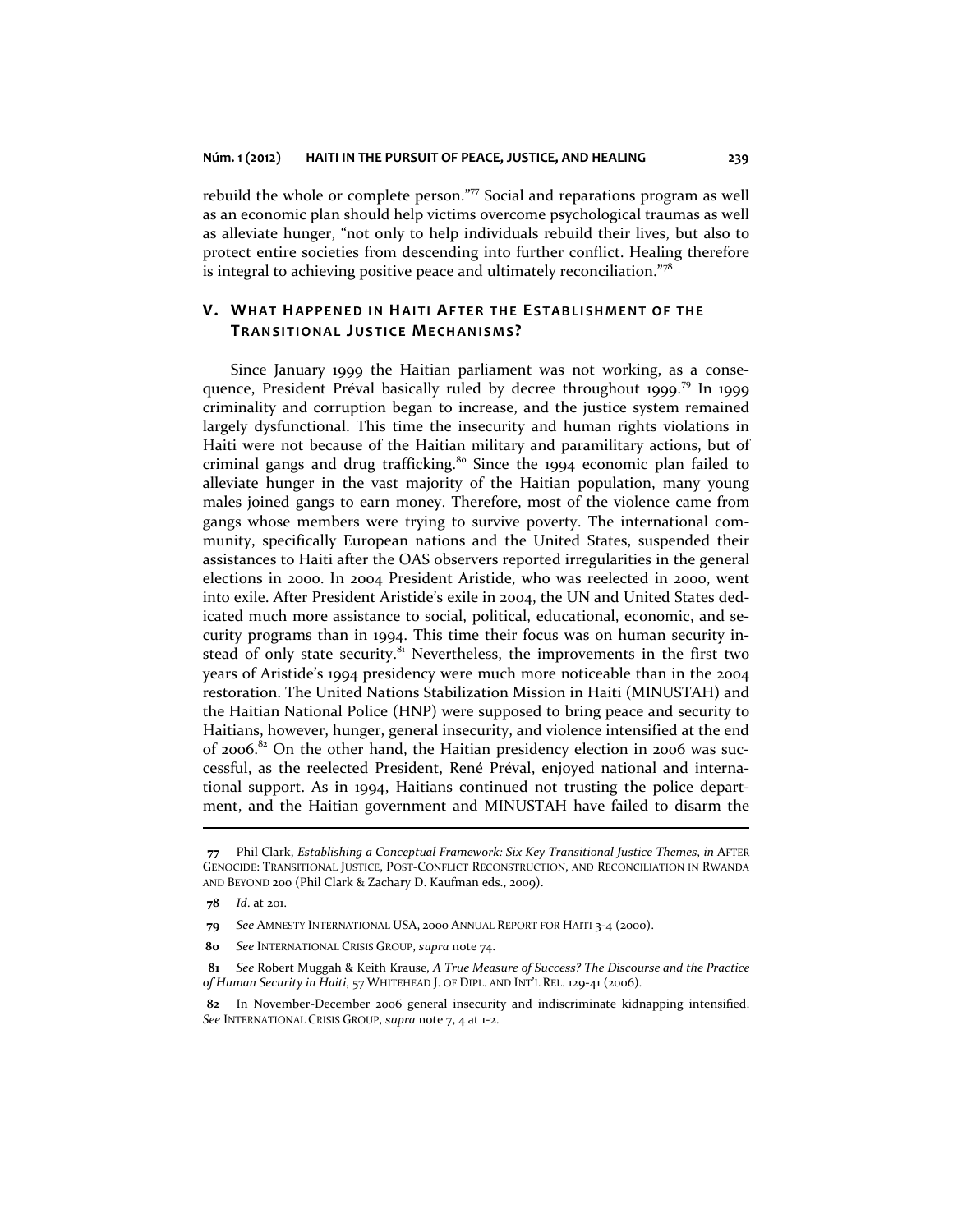criminal gangs. Although in July 2007 the security in Haiti improved, poverty as well as urban violence continued to be a serious problem.

In Fall 2009, Hédi Annabi, the head on the MINUSTAH, reported that due to the hard work of the Haitian authorities and the strong support of the international community, there have been great improvements in security, State authority, governmental institutions, the protection of human rights, and in the socio-economic development of Haiti.  $8<sub>3</sub>$  In the report, Annabi stated that although socio-economic development "is not the core business of peacekeeping operations . . . there is a strong linkage between security, stability and development<sup>384</sup> in Haiti. If the conditions of Haitians' daily lives do not improve, stabilization cannot succeed. $85$  To conclude, Annabi admitted that there is much to be done in Haiti and that while stability is achieved slowly, if Haitian leaders and the international community continue working together, Haiti will stabilize.<sup>86</sup>

## **VI. SHOULD THE HAITIAN GOVERNMENT HAVE CONSIDERED OTHER MECHANISMS?**

Haiti needed greater and more effective international support, together with a tailored socio-economic program, to achieve a long-run success in its transitional justice mechanisms. Furthermore, it also needed a better understanding of transitional justice mechanisms, and to delimit its little resources to the most important transitional mechanisms that achieve its transitional justice objectives. Therefore, before placing any transitional justice mechanisms it is necessary to delineate the objectives of the transitional government and its capability. $87$  This will help focus the little resources that the country has to end human rights violations, improve the psychological and material situation of the victims, establish democracy, and end impunity.<sup>88</sup> As Phil Clark mentions, there are "six key transitional justice terms -reconciliation, peace, justice, healing, forgiveness and truth- which constitute important post-conflict objectives, from which transitional societies must decide which aims to pursue.<sup>"89</sup> It is necessary to choose the transitional justice mechanisms that will successfully achieve these objectives. Before placing any transitional justice objectives it is essential to know and understand the nation's history and the heart of the matter. The most important

**84** *Id*.

- **88** *See id.*
- **89** *Id*. at 193.

**<sup>83</sup>** *See* Hédi Annabi, *The Stabilization Process in Haiti: A Work in Progress*, AMBASSADORS REV. 1  $(Fall \t 2009),$ 

http://www.americanambassadors.org/index.cfm?fuseaction=Publications.article&articleid=179

**<sup>85</sup>** *Id*.

**<sup>86</sup>** *Id*.

**<sup>87</sup>** *See* Phil Clark, *supra* note 77, at 191-205.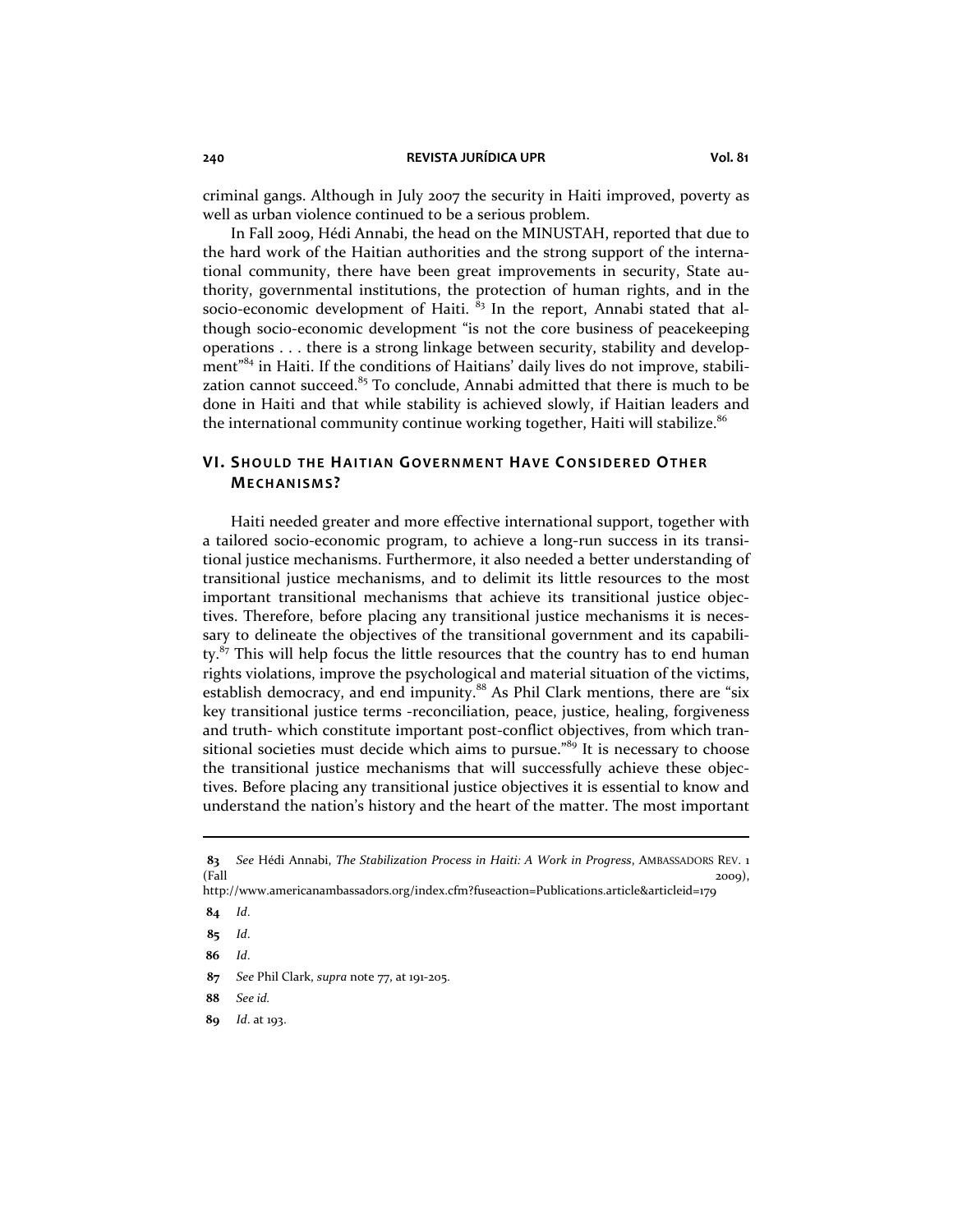objectives in Haiti, after restatement of President Aristide in 1994, were peace, justice, and healing.

The first two transitional justice mechanisms established by President Aristide and the international community were exile and amnesty to the main leaders of the de facto regime. The objective of these two transitional justice mechanisms was to achieve peace. However, amnesty and exile, as well as military intervention, must be one of the last options in transitional justice. These mechanisms were necessary and successful, since Haiti achieved the reestablishment of democracy without further bloodshed. Nevertheless, failure by the international community to act rapidly and aggressively in terms of sanctions after the coup, abetted further human rights violations.

During the negotiations between the international community and de facto regime, general amnesty, which includes human rights violations, should not have been an option unless it was conditioned on truthful testimony. If the international community allows impunity it will lose credibility and breach international treaties like the Torture Convention and the Genocide Convention that require countries to prosecute these crimes.<sup>90</sup> In Haiti's case, the international community, the United States and United Nations, gave general amnesty to the leaders of the de facto regime, although the Haitian Constitution did not allow it. Nevertheless, Haiti has not ratified neither the Torture Convention nor the Inter-American Convention to Prevent and Punish Torture which make it a duty to prosecute violators. Although Haiti ratified the Geneva Convention that requires prosecution of violators, this convention did not apply as the coup and the military regime installed after are not considered an international armed conflict under the Convention.<sup>91</sup> The ICCPR and ACHR, both ratified by the Haitian government, do not explicitly require state parties to prosecute violators.<sup>92</sup> However, the action of the United Nations and United States in granting general amnesty to Haitian human rights violators "is likely to serve as a beacon of hope for those accused of some of history's most shocking atrocities . . . ."<sup>93</sup>

Another important transitional justice mechanism that should have been successfully established in Haiti was prosecution. This mechanism was necessary to end the culture of impunity, deter future human rights violations, establish

**<sup>90</sup>** *See* Zachary D. Kaufman, *The Future of Transitional Justice*, 1 ST. ANTONY'S INT'L REV. 58, 69-71 (2005); *see also* Michael P. Scharf, *Swapping Amnesty for Peace: Was There a Duty to Prosecute International Crimes in Haiti?*, 31 TEX. INT'L L.J. 1 (1996).

**<sup>91</sup>** *See* Scharf, *Swapping Amnesty for Peace, supra* note 90, at 20-21.

**<sup>92</sup>** *Id*. *See also* Diane F. Orentlicher, *Settling Accounts: The Duty to Prosecute Human Rights Violations of a Prior Regime*, *in* TRANSNATIONAL JUSTICE 375-416 (Neil J. Kritz ed., 1995) (condensed version of Diane F. Orentlicher, *Settling Accounts: The Duty to Prosecute Human Rights Violations of a Prior Regime* 100 YALE L.J. 2537 (1990)).

**<sup>93</sup>** Scharf, *Swapping Amnesty for Peace, supra* note 90, at 19.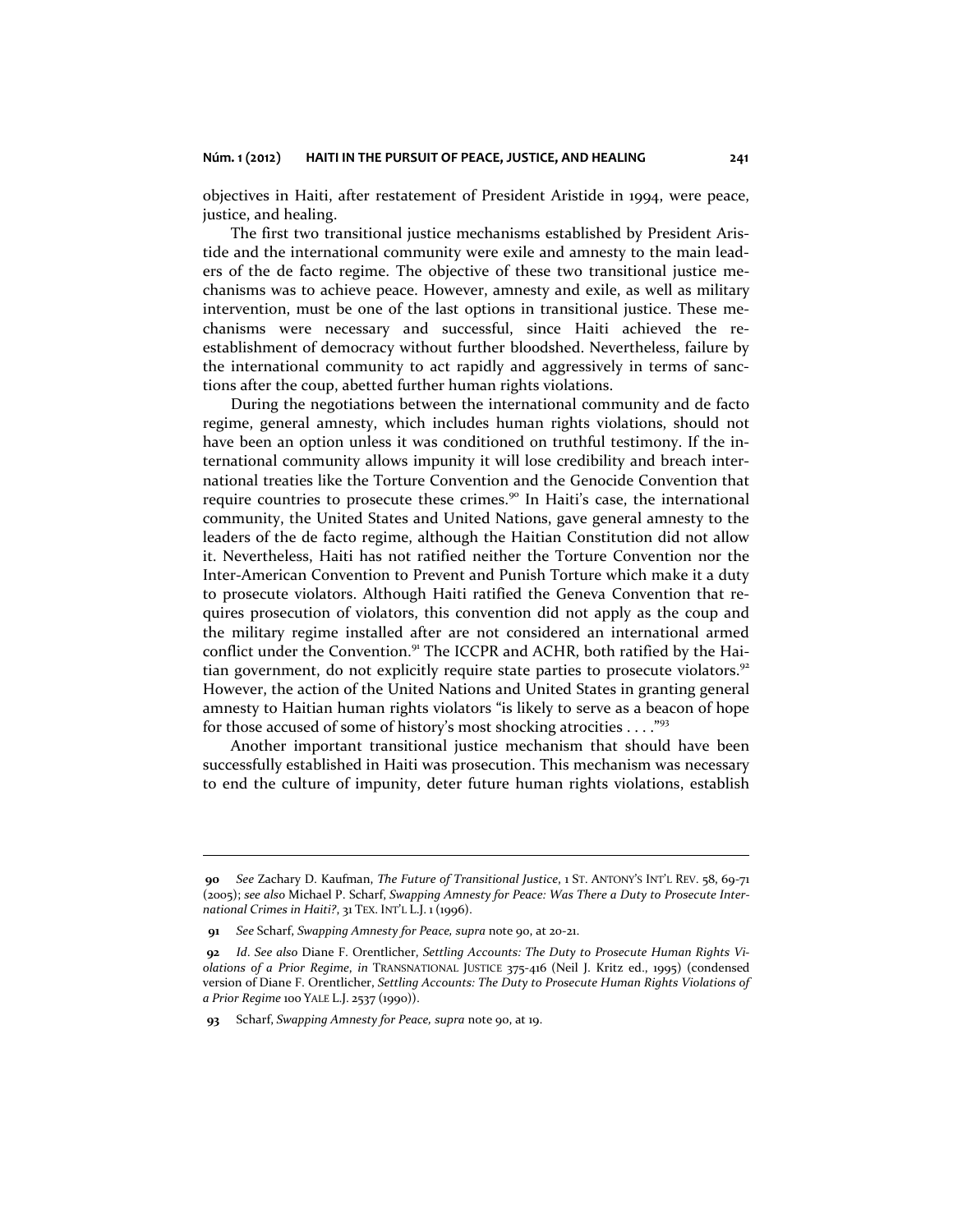democracy, help rebuild the country, and rehabilitate criminals.<sup>94</sup> Prosecution looks to achieve long-term peace, forgiveness, truth, healing, and justice.<sup>95</sup> As I mentioned before, under President Aristide only a few cases were successful. "Haiti's legal culture and traditions maintain[ed] a system that [was] slow, formalistic, and geared to serve the interest of economic, military, and political powers."<sup>96</sup> In order to achieve effective prosecution, Haiti needed international assistance, legal materials, infrastructure, and highly-trained professionals. Furthermore, the Haitian judiciary needed to limit the prosecutions of human rights violators to the most atrocious cases and the high and mid level military and paramilitary commanders.97 As Diane F. Orentlicher mentions "nations emerging from dictatorship face formidable challenges as they seek to establish or restore the rule of law."<sup>98</sup>

Therefore, these criminals should be prosecuted by a Hybrid Domestic-International Court (Hybrid Court). This court is:

[H]ybrid because both the institutional apparatus and the applicable law consist of a blend of the inter-national and the domestic. Foreign judges sit alongside their domestic counterparts to try cases prosecuted and defended by teams of local lawyers working with those from other countries. The judges apply domestic law that has been reformed to accord with international standards.<sup>9</sup>

Due to the incapacity of Haitian judiciary to investigate and prosecute, a Hybrid Court "offers advantages in the arena of capacity-building . . . [t]he side-by-side working arrangements allow for on-the-job training that is likely to be more effective than abstract classroom discussion of formal legal rules and principles. And the teamwork can allow for sharing of experiences and knowledge in both directions."<sup>100</sup> Moreover, a Hybrid Court in Haiti could contribute to a "broader dissemination (and adaptation) of the norms and processes of international human rights law,"<sup>101</sup> and would "offer an opportunity to do much more through a relatively modest further investment-by leaving an institutional legacy in the

**<sup>94</sup>** *See* Zachary D. Kaufman & Pierre-Richard St. Hilaire, *The Competing Values of Retribution and Forgiveness*, *in* RWANDA AND SOUTH AFRICA IN DIALOGUE: ADDRESSING THE LEGACIES OF GENOCIDE AND A CRIME AGAINST HUMANITY 43 (Charles Villa-Vicencio & Tyrone Savage eds., 2001).

**<sup>95</sup>** *See* Phil Clark, *supra* note 77.

**<sup>96</sup>** Brian Concannon, Jr., *Beyond Complementarity: The International Criminal Court and National Prosecutions, A View from Haiti*, 32 COLUM. HUMAN RIGHTS L. REV. 201, 211 (2000).

**<sup>97</sup>** *See* Diane F. Orentlicher, *supra* note 92, at 405-409.

**<sup>98</sup>** *Id.* at 375.

**<sup>99</sup>** Laura Dickinson, *The Promise of Hybrid Courts*, 97 AM. J. INT'L L. 295, 307 (2003).

**<sup>100</sup>** *Id at 307.* 

**<sup>101</sup>** *Id*. at 310.